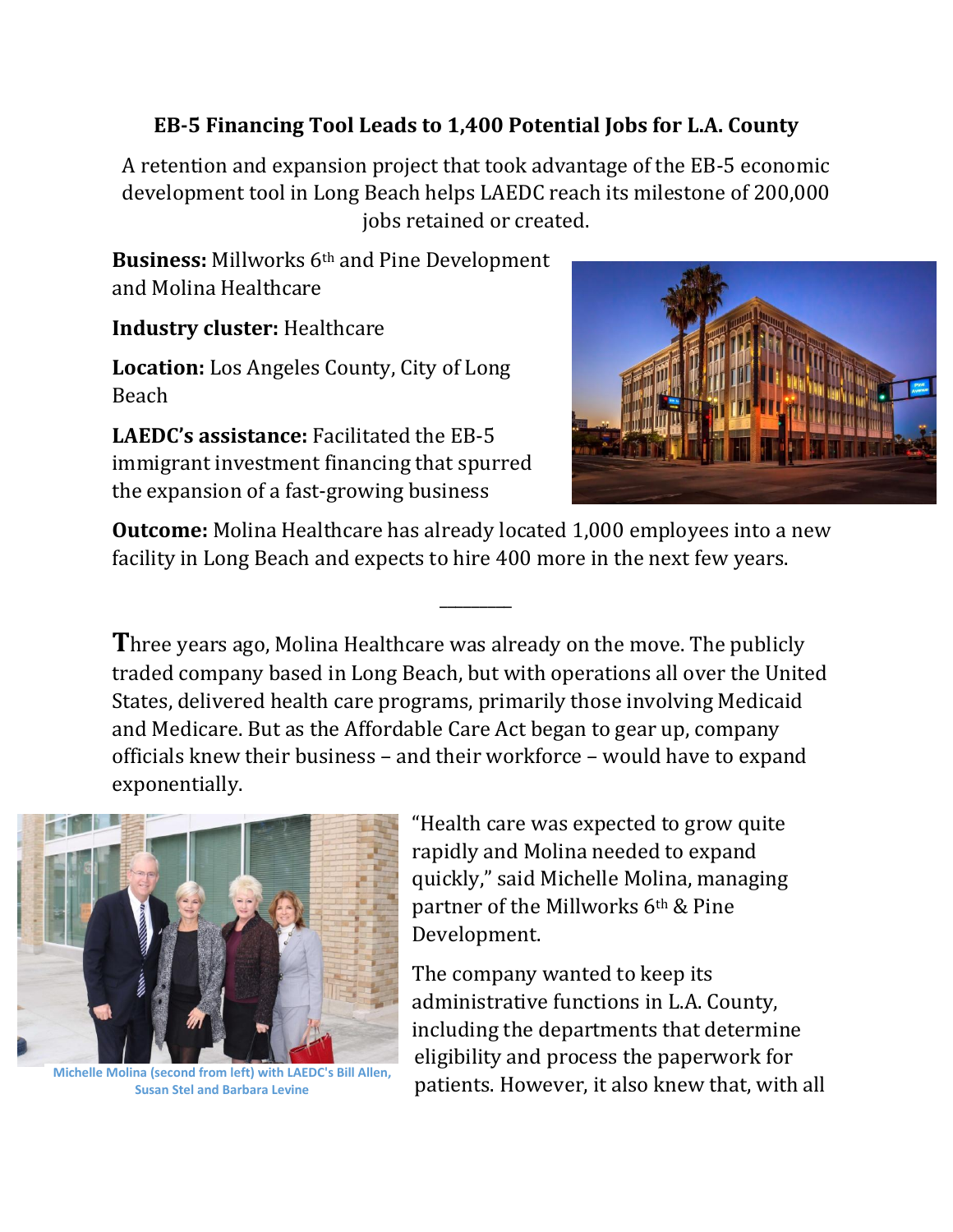the additional business expected as a result of the Affordable Care Act – it anticipated an increase of as many as 1.6 million patients – it would need to find space for an additional 1,500 to 2,000 employees by 2018. The current corporate headquarters in downtown Long Beach would not be sufficient for the company that has had a presence there for more than 30 years

The company had already identified a 3-acre property within a mile of its corporate offices that could accommodate the impending expansion, two buildings with potentially 200,000 square feet of office space at Sixth Street and Pine Avenue. The historic former Long Beach Press-Telegram building was refurbished; the historic Meeker-Baker building was rebuilt.

A separate entity, Millworks  $6<sup>th</sup>$  & Pine, was established to purchase the property, refurbish and rebuild the buildings, and then lease them to Molina Healthcare. The only open issue was financing. To make the deal work and to create the space the company needed, it would have to find \$35 million in financing at attractive terms.

LAEDC regional manager Barbara Levine introduced the concept of EB-5 immigrant investor financing to the Millworks team. Through the EB-5 Regional Center at LAEDC, financing could be arranged by way of a federal program that helps companies interested in retaining or expanding their workforces to find investment capital from foreign investors.

Levine also arranged meetings with Southern California Edison and the Governor's Office of Business & Economic Development for additional

## **What Is EB-5 Financing?**

Through its award-winning Business Assistance and Development program, the LAEDC can help companies interested in retaining or expanding their workforces to find investment capital from foreign investors by taking advantage of the EB-5 financing option.

LAEDC's U.S. Citizenship & Immigration Services-approved EB-5 regional center (a partnership between LAEDC and CanAm Enterprises LLC) attracts international capital for investment in growing companies and projects in L.A. County, with the goal of creating jobs by providing a needed low-interest financing tool.

Through this EB-5 program, Millworks Pine & 6th Development was able to secure a \$35 million loan to complete the development project.

An EB-5 regional center allows funds from foreign investors to be pooled together for investments that call for more than the \$500,000 to \$1 million of capital that is typically required of individual EB-5 investors – as is the case with the Millworks project, for instance.

EB-5 capital financing is an alternative to traditional sources of investment funding that was established in 1990 to attract international capital for investment in growing companies and encourage foreigners to invest in the United States and create American jobs.

In exchange for investing \$1 million (or \$500,000 in targeted employment areas – which are rural areas or those with high unemployment) in a commercial enterprise that creates or preserves at least 10 jobs for U.S. workers, a foreign national can receive a U.S. permanent resident card for him or herself and their dependents. This program is a valuable tool for attracting investment into the U.S. with the express outcome of job creation.

*For information on utilizing EB-5 financing for a project, please contact Susan Stel, CFO of LAEDC at Susan.Stel@LAEDC.org*